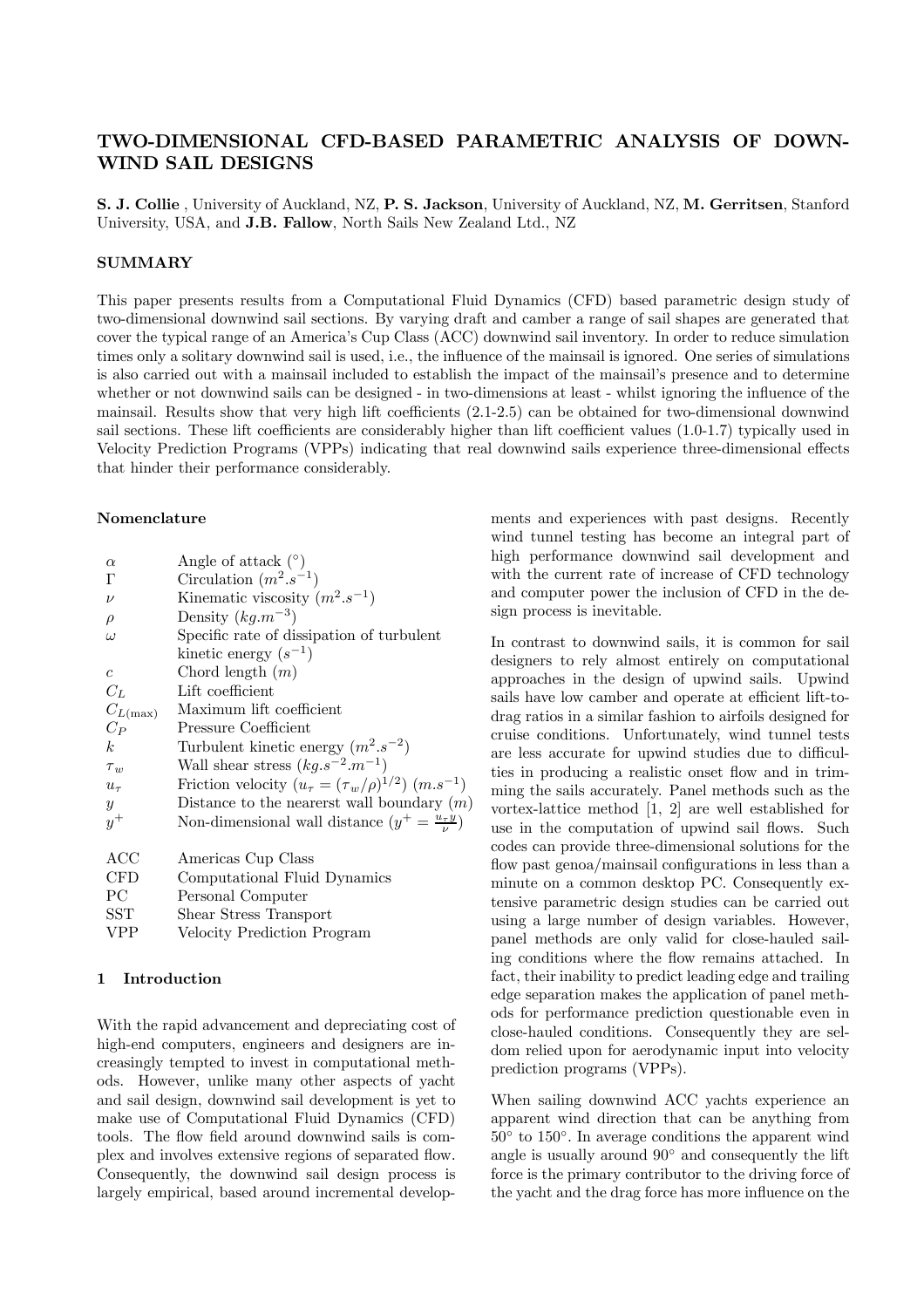yachts heeling moment and heeling force. Unlike when sailing upwind, the heeling force on a yacht travelling downwind has little influence on performance since the loads on the keel are far less and the yacht heels only slightly. Therefore downwind sails are generally designed and trimmed in order to maximise lift while paying little consideration to drag. Even when sailing at deep angles where the drag contributes to driving force (i.e. above  $90°$ ), the increase in drag that is experienced at angles above the maximum lift angle (i.e. post stall) does not successfully compensate for the loss of lift due to stall. Consequently downwind sails are nearly always trimmed to maximise lift and therefore they are sheeted to similar angles of attack relative to the chord line across a wide range of apparent wind angles.

There are several clear advantages of CFD over wind tunnel testing for downwind sail design. Wind tunnel testing is plagued by inaccuracies in the model construction and in obtaining the correct sail trim. In a CFD simulation the geometry is fixed and can be taken either from digitized photographic data, or from an aeroelastic analysis. Furthermore, since wind tunnel models are much smaller than real sails, scaling errors are introduced, both in terms of the inviscid/viscid behavior (Reynolds number) and in the deformation of the model under load (strain scaling). Difficulties are also found in creating realistic flow conditions since the problem is complicated by the twisted apparent wind profile that is created as the yacht travels within the atmospheric boundary layer. At present only three wind tunnels in the world are known to have the facility to reproduce twisted flow for sailing yachts; the twisted flow wind tunnel (TFWT) [3] at The University of Auckland's Yacht Research Unit and similar tunnels in California and Italy commissioned by Oracle BMW racing and Prada respectively.

The computational demands for a CFD model of a three-dimensional sail are considerable. Grid accurate analysis requires computational grids in excess of 10 million nodes and consequently many gigabytes of computer memory are required. Due to the unsteady nature of downwind sail flows the simulations must use a transient solver and time steps small enough to resolve the transient behavior. Even with state-ofthe-art supercomputers, simulations of this flow problem inevitably take days, or even weeks, to solve. Considering the computational demands of a single simulation of the flow past a downwind sail configuration, performing a comprehensive design study with suitable grid- and time-step convergence studies for a three-dimensional model would require exorbitant computer resources.

This study focuses on flows around two-dimensional downwind sail sections and serves as an initial examination of the downwind design space, with a goal to obtain an indication of the maximum lift coefficient that can be generated from a single thin-membrane airfoil. The prospect of using CFD for parametric analysis of the three-dimensional downwind design space is daunting and remains as yet untackled. Several CFD studies [4, 5] have investigated the three-dimensional flow around downwind sails, however these studies did not capture the transient nature of the flow. Whilst it is acknowledged that the current work does not directly relate to three-dimensional sail designs, the study does still provide an indication of the influence of draft and camber on downwind sail performance. The current work is part of a larger research project which is believed to be the first significant CFD investigation into the unsteady two-dimensional flow around downwind sail designs.

#### 1.1 Description of the flow structure

When sailing downwind the sails are designed to maximise the driving force. Aerodynamic lift is the primary contributor to this force and little attention is paid to reducing the drag (in fact drag often contributes to driving force). Consequently downwind sails typically have a large amount of camber (20-30%) and operate at high angles of attack (25-35 degrees to the chord line of the sail) and as a result there is extensive trailing edge separation. A two-dimensional schematic of the flow past a section from a downwind sail near mid height is illustrated in Figure 1. In order to support the sail - which is a flexible membrane - the forward stagnation point must rest on the windward (pressure) side of the sail just back from the leading edge (luff). If the flow stagnates on the leeward (suction) surface of the sail then the luff of the sail will collapse (for non-rigid sails) due to the pressure difference across the sail. When real sails are trimmed they are initially sheeted out (i.e. the sheets are let out to lower the angle of attack) until the luff of the sail begins to collapse and then the sail is sheeted in slightly until the luff resets. In this fashion the sails are set to the lowest possible angle where the sail remains inflated and stable.



Figure 1: A two-dimensional downwind sail flow.

A particularly interesting feature of sail flows is the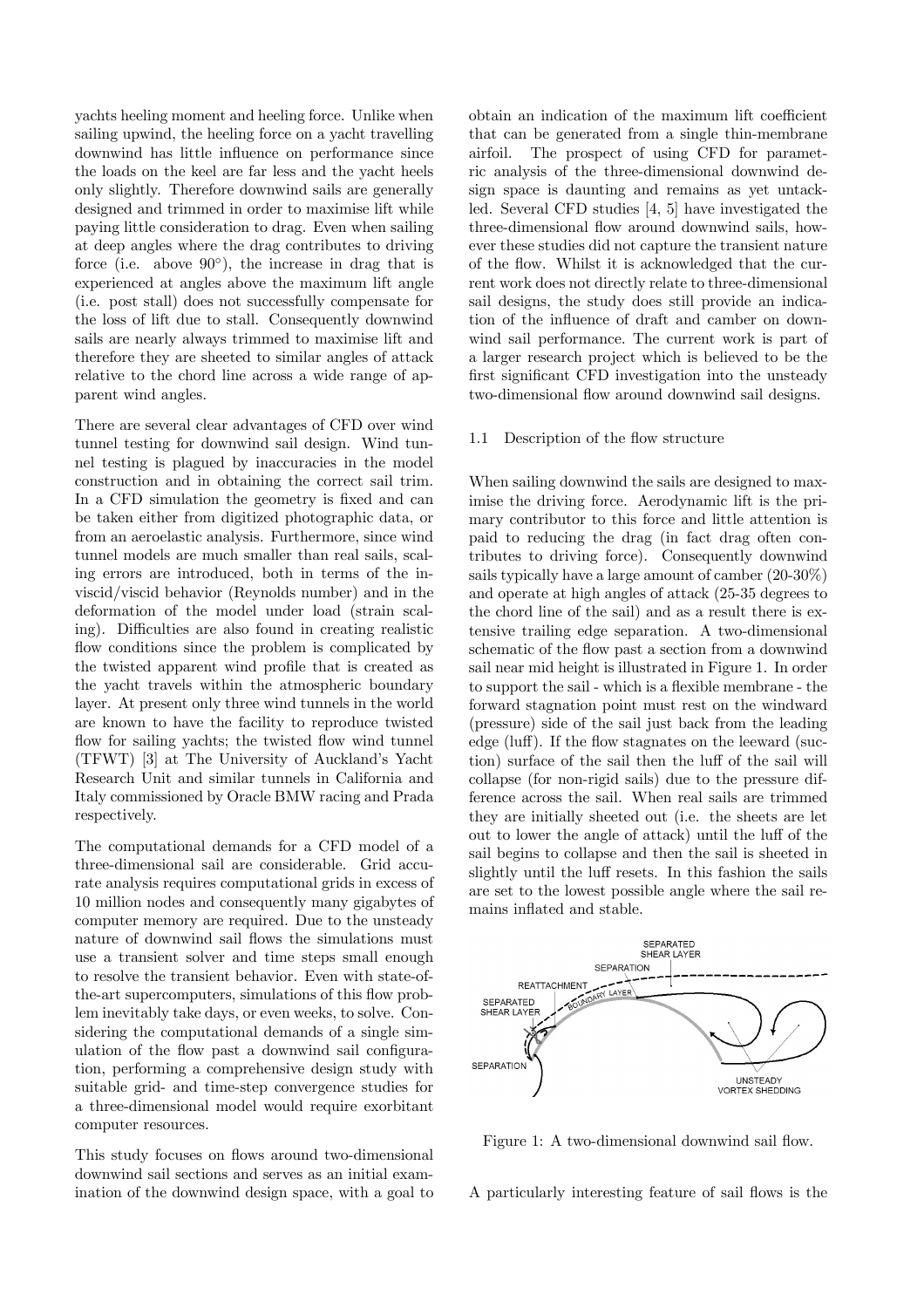existence of a short leading edge bubble on the leeward surface of the sail. This bubble is formed as the flow separates as it attempts to round the sharp leading edge. The leading edge bubble typically reattaches within the first  $10\%$  of the chord length, c, and downstream of reattachment a turbulent boundary layer develops. Trailing edge separation generally occurs soon after the position of maximum thickness (the draft position) due to an adverse pressure gradient that typically extends across the rear half of the sail.

The trailing edge separation region is unsteady and periodic with counter rotating vortices being shed alternately from the windward and leeward surfaces of the sail. This unsteady process has a considerable effect on the loading of the sail with the forces oscillating in a sinusoidal fashion. Since the circulation, Γ, of the sail is changing the angle of incidence to the leading edge also oscillates, hence the positions of stagnation, reattachment and separation points must also vary in a periodic manner.

## 2 The Approach

### 2.1 The sail sections

Figure 2 illustrates the method for defining sail sections that is used by North Sails New Zealand Limited. The shapes are described by the draft, camber, front percentage, back percentage, leading edge angle and trailing edge angle. These parameters are illustrated in Figure 2 and defined as follows:

- **Camber** =  $\frac{y_{\text{max}}}{c}$ , where  $y_{\text{max}}$  is the greatest perpendicular distance between the sail and the chord line.
- **Draft** =  $\frac{x_d}{c}$ , where  $x_d$  is the chordwise location of  $y_{\text{max}}$ .
- Front percentage  $=\frac{y_{front}}{y_{max}}$ , where  $y_{front}$  is the perpendicular distance between the sail and the chord line halfway between the leading edge and  $x_d$ .
- **Back percentage** =  $\frac{y_{back}}{y_{max}}$ , where  $y_{back}$  is the perpendicular distance between the sail and the chord line halfway between  $x_d$  and the trailing edge.
- Leading edge angle is the slope of the tangent to the sail at the leading edge.
- Trailing edge angle is the slope of the tangent to the sail at the trailing edge.

Using these parameters our sail shapes are generated using two fourth-order Bezier curves. The two curves



Figure 2: A sail section with its defining geometry.

meet at the maximum draft position  $(x_d, y_{\text{max}})$ , and at this point the sail's curvature and the first derivative of curvature are forced to be continuous.

Six different camber values were tested: 21%, 23%, 25%, 27%, 29% and 31%. For each camber the draft was set at 40%, 45%, 50% and 55% which in total gave 24 different section shapes. The design with 23% camber and 45% draft was based upon a horizontal slice from the flying shape of one of Team New Zealand's mid-range gennakers. The sail shapes are identified using the naming convention XXYY, where XX is the camber and YY is the draft, i.e., section 2345 has 23% camber and 45% draft.

For all sails tested in this study the leading and trailing edge angles were fixed at 60 and 50 degrees respectively, and the front and back percentages were set at 82.45% and 79.87% respectively, which were the values from the base design. Leading and trailing edge angle as well as front and back percentage are parameters which certainly influence the performance of downwind sails and ideally these parameters should be included in any parametric studies. However in order to reduce the number of simulations required in this study a decision was made to limit the design variables to the three parameters that have the most influence on the design, namely camber, draft and angle of attack.

#### 2.2 Performance analysis

For the current study the force coefficients were measured at four different angles of attack around the angle of maximum lift. The CFD results computed in this study suggest that the sail sections experience maximum lift at an angle of attack of  $18.5^\circ \pm 3^\circ$ and accordingly the forces were evaluated at  $\alpha = 15^{\circ}$ ,  $17.5°$ ,  $20°$  and  $22.5°$ . The forces were then fitted with a cubic polynomial and the lift coefficients at maximum lift were determined from this fit. In order to evaluate the accuracy of this method simulations were performed at several other angles of attack for the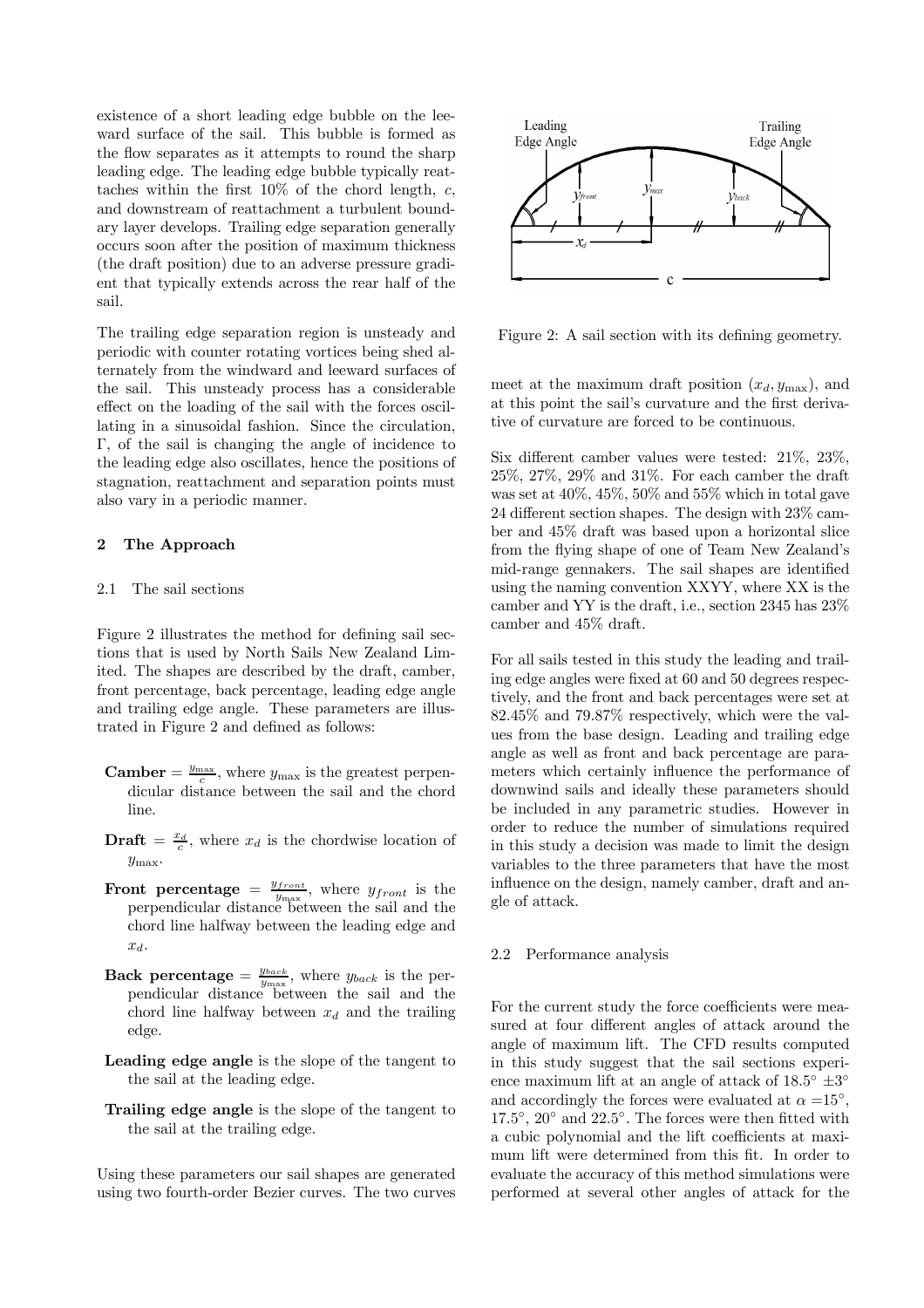base design (section 2345). The results of this investigation are presented in Section 3.1.

## 2.3 The CFD model

The software used in this study is CFX-5, an unstructured commercial CFD package. In the CFX-5 solver the RANS equations are discretised using a conservative and time-implicit finite volume method and solved using an additive correction algebraic multigrid (AMG) solver accelerated with an incomplete upper lower (ILU) factorisation technique. Details of these techniques and their implementation can be found in [6] and [7]. Spatial interpolation is carried out using a bounded high-resolution advection scheme, details of which can be found in [6] and [8]. Time integration was carried out using second-order backward Euler time-stepping and a series of 4 inner-iterations within each time-step to update the non-linear coefficients.

Turbulence is modelled using the SST  $k - \omega$  turbulence model [9] which has stood out in recent years as the most suitable model for high-lift aerodynamic applications [10]. Validation studies carried out by the authors for highly cambered sail sections have indicated that the SST model is indeed the most suitable turbulence model in CFX-5 for computing the flow past downwind sails [11].

The sail sections were modelled as infinitely thin walls with no-slip boundary conditions. At the inlet Cartesian velocity components are specified according to the angle of incidence. For all simulations the chord length, c, was set at  $1m$  and the Reynolds number based on chord length was set at approximately  $3.31 \times 10^6$ . For a typical downwind sail (chord length  $\simeq 14m$  at mid girth) this Reynolds number corresponds to apparent wind speed of approximately  $3.5m.s^{-1}$  or 7 knots which is a typical apparent wind speed for an ACC yacht. At the inlet the freestream turbulence intensity was set at 1% with a length scale of  $0.001m$ , however the CFD solutions were independent of these values. At the outlet a zero static pressure boundary condition was imposed.

The computational grids used in this study are all structured curvilinear grids generated in ICEM-HEXA [12]. A grid convergence study was conducted for the 2345 section using three grids that are referred to as coarse, medium and fine with 13200, 55380 and 225940 cells respectively. As the grid was refined convergence of the lift and drag coefficients was evident indicating satisfactory grid independence. The medium grid (see Figure 3) was therefore chosen as the most suitable grid for the study. In order to achieve a  $y^+$  of approximately 1.0 the near wall spacing was set at  $6.25 \times 10^{-5}$ c. Particular care was taken to provide high quality cells around the leading and trailing edges and in these regions the cells have an aspect ratio of 1 : 1. The leading edge region is illustrated in the close-up view in Figure 3. Further along the sail, very high aspect ratio cells are used in order to resolve the large flow gradients normal to the wall.



Figure 3: The medium grid from the grid convergence study.

Initial simulations indicated that timesteps as low as 0.00125s were required in order to adequately capture the transient behavior. Time step convergence was investigated by starting with a time step of 0.00125s and then repeating the simulations with the time step halved and then halved again, i.e. the time step sizes used are 0.00125s, 0.000625s and 0.0003125s. As the timestep size is reduced both the lift and drag coefficients level off indicating satisfactory time-step convergence. The lift for the solution using the medium time step is within 0.075% of the lift computed using the short time step and the drag is within 0.19%. The medium time step size corresponds to approximately 33 time steps per shedding cycle for the  $\alpha = 15^{\circ}$  case and 54 time steps per shedding cycle for the  $\alpha = 22.5^\circ$ case. In all cases in this paper the force coefficient values presented are the time-averaged values. That is, the simulations are run until they are converged to a periodic steady state and the forces are then averaged over the final shedding cycle.

## 3 Results

## 3.1 Performance of the base sail section

The time-averaged lift coefficient versus angle of attack for the 2345 section is plotted in Figure 4. Also plotted is a polynomial fit through the data points at  $15^{\circ}$ ,  $17.5^{\circ}$ ,  $20^{\circ}$  and  $22.5^{\circ}$  (highlighted). The fitted curve estimates the maximum lift coefficient to be 2.26 and to occur at 19.8◦. As can be seen in Figure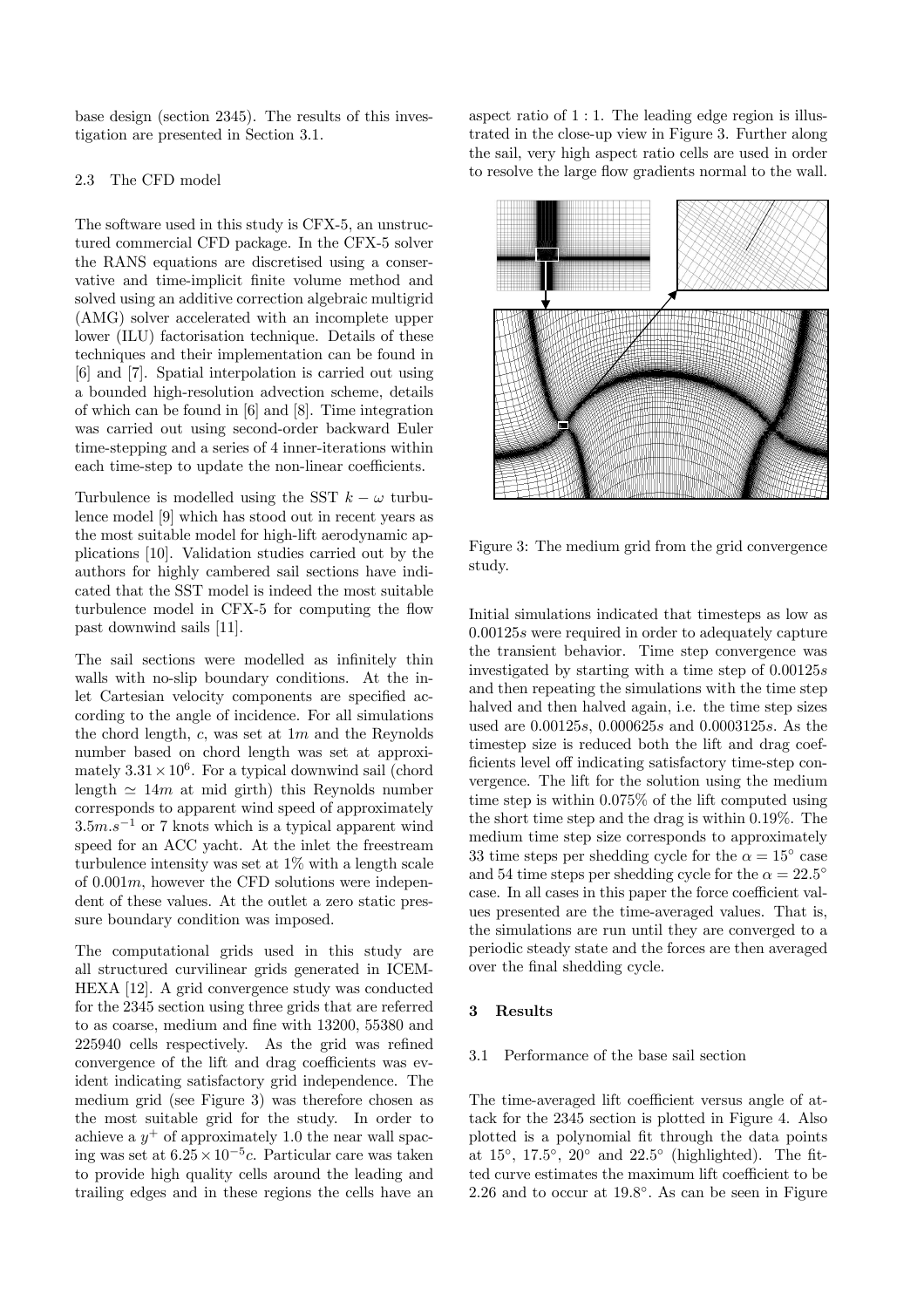4b the fitted curve agrees well with the data points at 18.75◦ and 21.25◦ and therefore it should also provide a suitable prediction for  $C_{L\,\text{max}}$ . The drag coefficient at maximum lift for this sail section is 0.34 and the lift-to-drag ratio is 6.65.



Figure 4: Lift versus angle of attack for the 2345 section.

#### 3.2 Mainsail influence

Mainsail/headsail interaction is a well covered and debated subject in upwind sail design (see [13, 14]), however little work has gone into such interactions for downwind sailing. Wind tunnel experiments have been carried out at the University of Auckland's Yacht Research Unit investigating gennaker/mainsail interaction by measuring the sail forces independently [15, 16]. Results showed that, when tested both in isolation and together, the total lift of the gennaker/mainsail configuration was less than the sum of its parts. Results also showed that the forces on the mainsail were adversely influenced by the presence of the gennaker. However, nothing conclusive could be said about the influence of the mainsail on the gennaker, it was difficult to distinguish between the lift and drag forces measured on the gennaker with and without the mainsail present. Richards et al. [17] suggest that since the forces on the gennaker are not significantly affected by the presence of the mainsail "it is possible to consider their optimisation independently". However, this assumption does not consider the effect that the mainsail has on the flow over the gennaker and the fact that it is possible for two different flows to produce the same force coefficients. Therefore there is not sufficient evidence to say that gennakers can be appropriately designed and tested in isolation since the mainsail still may well have significant influence on the flow field of the gennaker even if this interaction has little influence on the forces.

In the present study the flow past the 2345 gennaker is modeled in conjunction with a mainsail with shape and position determined using overhead photography of a wind tunnel model for an apparent wind direction of 90◦. The geometry corresponds to a twodimensional slice taken approximately midway up the mainsail. The grid used in this study is based upon the single sail grid (Figure 3). The grid has 130685 cells, which is considerably more than the single sail grid since it must also capture the boundary layer and wake of the mainsail. Initial simulations showed that the mainsail was considerably stalled compared with the flow visualised in three-dimensional wind tunnel tests and to alleviate this problem the mainsail was rotated anti-clockwise by 10◦ which produced a more realistic flow pattern. This discrepancy between the two- and three -dimensional configurations is due to three-dimensional downwash which effectively lowers the angle of attack to the mainsail in the threedimensional configuration.

Figure 5 presents a comparison between the flow field for the gennaker/mainsail configuration (Figure 5a) and the flow field for the solitary gennaker (Figure 5b). The main difference that can be seen for gennaker/mainsail configuration is that streamlines have more upwards curvature upstream of the gennaker (Figure 5a), an interaction that has been well documented (see [13, 14]). The effect is partially due to the circulation from the mainsail providing upwash, however the effect of the slot between the two sails has a more pronounced contribution. Within the slot the individual circulation fields around the gennaker and mainsail oppose each other and the flow is not significantly accelerated by the venturi-like contraction that the slot creates (although the balance of circulation fields of the two sails may well accelerate the flow within the slot). Instead much of the flow upstream of the slot is diverted around the sails, i.e. to leeward of the gennaker and to windward of the mainsail. Consequently the luff of the gennaker sees a higher angle of attack than it would if the mainsail was not present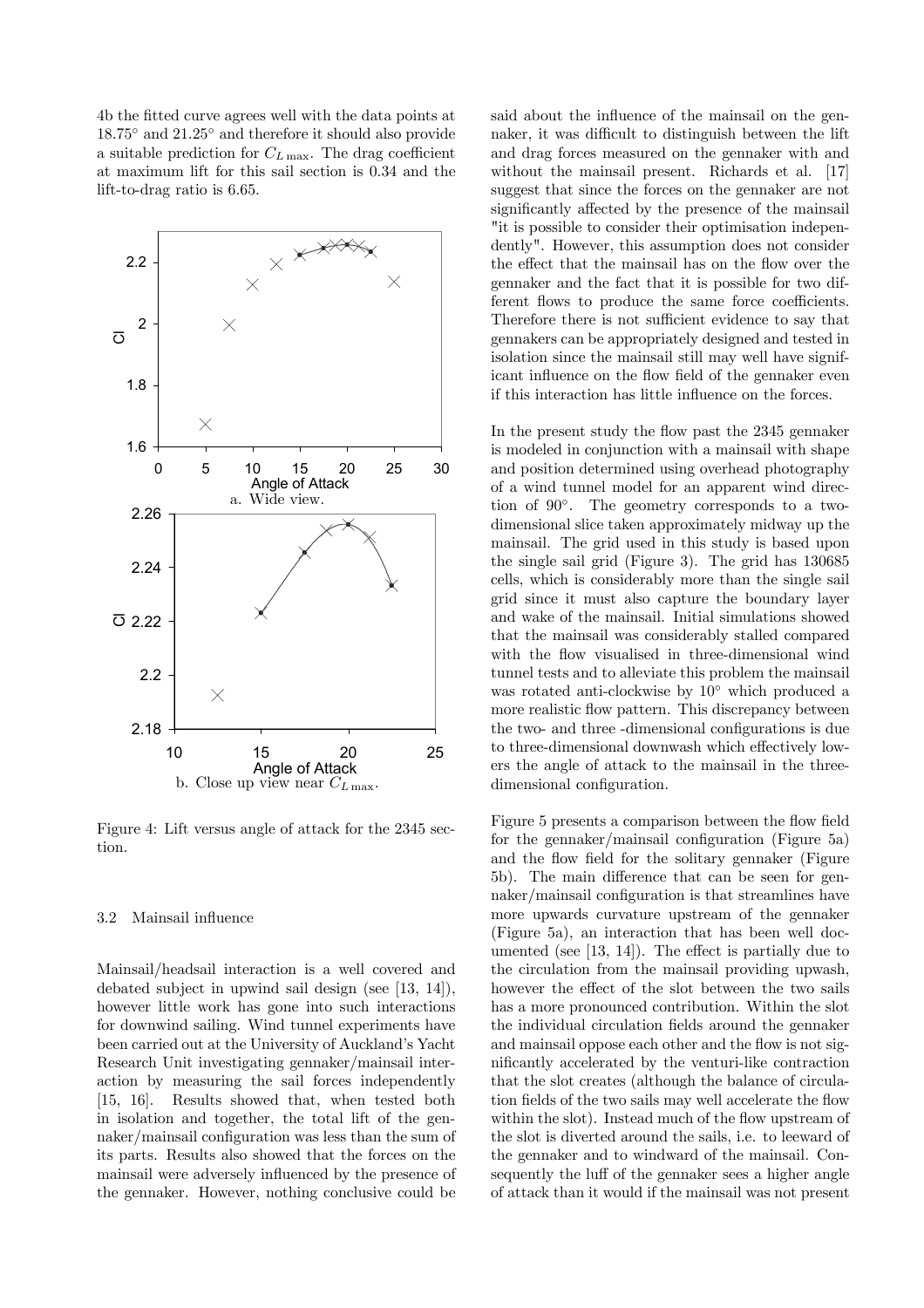

b. Gennaker only.

Figure 5: Comparison of the flow streamlines and velocity contours for the gennaker / mainsail conguration (a) and the gennaker without the mainsail present (b)  $(\alpha = 20^{\circ})$ . The simulations are unsteady and the plots presented are at the same phase angle (180 degrees).

and the mainsail sees a lower angle of attack than it would if the gennaker was not present.

The increased angle of attack upstream of the gennaker leads to a larger leading edge bubble and higher velocities (and hence also more suction) around the leading edge in Figure 5a compared with Figure 5b. It is also noticeable that with the mainsail present the gennaker has a larger trailing edge separation region. These effects can also be seen in the pressure coefficient plot in Figure 6. The gennaker/mainsail configuration has a larger suction peak at the leading edge and the pressure coefficient flattens out (indicating trailing edge separation) earlier than in the simulation without the mainsail.

Whilst the flow upstream of the gennaker is clearly rotated upwards due to the influence of the mainsail, the pressure coefficient plots do not compare well with those for the gennaker in isolation at higher angles of attack. For the single sail simulations if the angle of attack is increased beyond 20 degrees the sail begins to stall. The amount of trailing edge separation increases rapidly until the sail fully separates at approximately 25 degrees. In fact it is impossible to obtain a pressure peak of  $C_P = -4$  for the single sail simulation at any angle of attack. For the gennaker/mainsail configuration the mainsail enables



Figure 6: Pressure coefficient plots for the gennaker with and without the mainsail present ( $\alpha = 20^{\circ}$ ).

the gennaker to sustain a higher suction peak without stalling. This is because the influence of the mainsail is not uniform along the length of the gennaker. Towards the trailing edge of the gennaker the circulation field of the mainsail helps accelerate the flow in the streamwise direction which aids the attached flow on the leeward side of the gennaker and effectively delays separation considering the size of the suction peak. Consequently, higher lift coefficients are obtainable for the gennaker with the mainsail present than without it. For the current study the  $C_{L\,\text{max}}$  of the gennaker was 11.9% higher for the gennaker/mainsail configuration than for the gennaker by itself. For the gennaker/mainsail configuration  $C_{L\,\text{max}}$  of the gennaker occurs at an angle of attack of 17.12◦ compared with 19.8° for the gennaker by itself. The lift versus angle of attack curve for the gennaker/mainsail configuration is plotted in Figure 7 along with the lift for the gennaker by itself.

This study illustrates that the mainsail does have significant influence on the flow over the gennaker and that ideally any optimisation of downwind sail shapes should be carried out with the mainsail present. It is likely that the performance ranking of the designs would not be preserved between studies conducted with and without the mainsail present. Nevertheless, for the remainder of the study the downwind sail shapes were tested in isolation since it is felt that initial validation of any design method should be performed in the simplest possible configuration to allow a more rapid exploration of the design space. The study provides a qualitative indication of the influence of draft and camber on downwind sail performance. Also, one of the main purposes of the study was to answer the question of how much lift can potentially be generated by a single thin-membrane airfoil.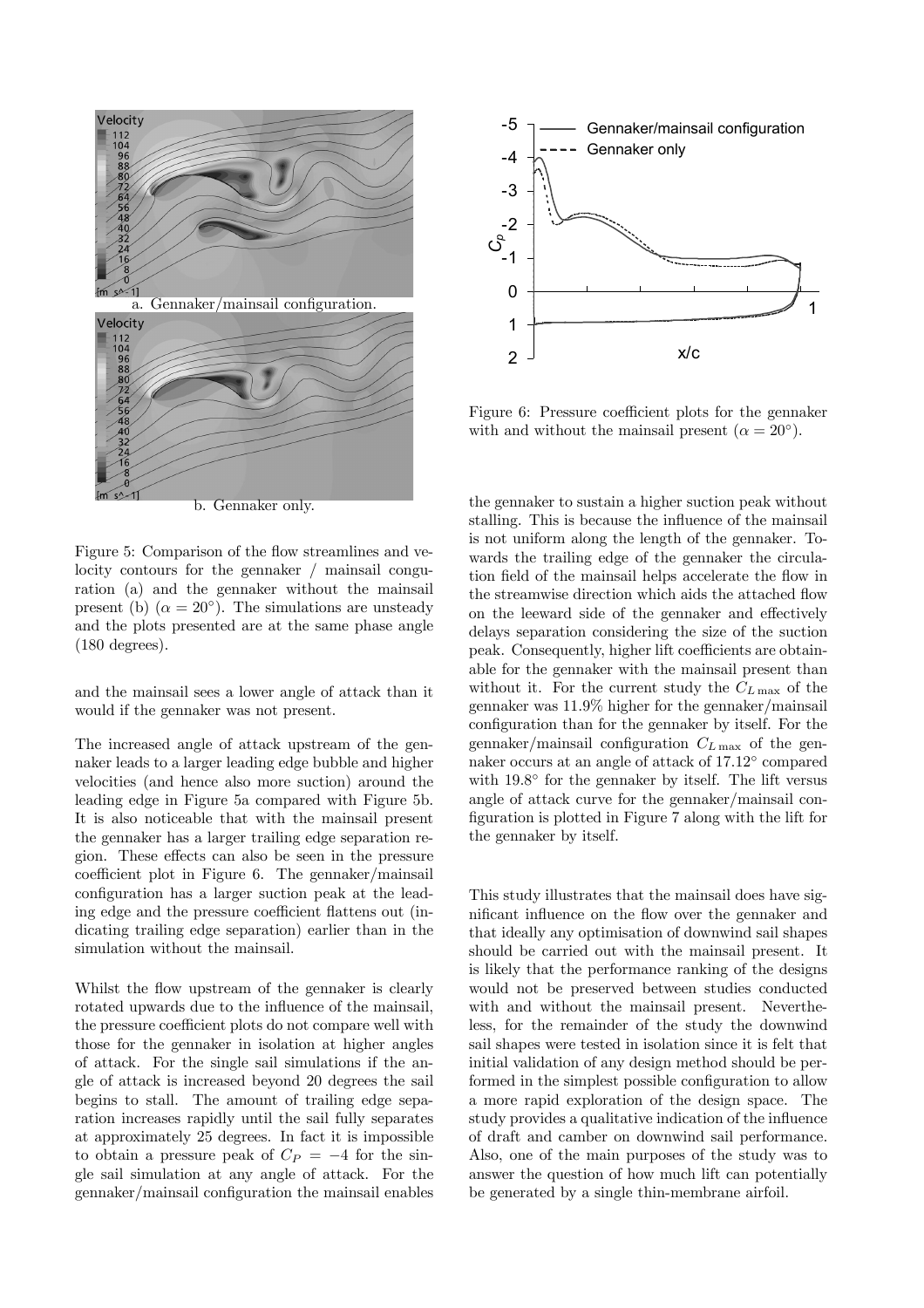

Figure 7: Lift versus angle of attack for the gennaker/mainsail configuration and the gennaker by itself.

## 3.3 Effects of sail camber

For most airfoils, increasing the camber results in an increase in lift and an associated increase in drag due to steeper pressure recovery (and possibly separation) on the suction side of the foil. Thin airfoil theory predicts that lift will increase linearly with camber at a slope of  $2\pi$ . However, thin airfoil theory is only valid for small camber values and small angles of attack and downwind sails operate well outside the validity of thin airfoil theory. In this section we look at the relationship between camber and maximum lift at a camber range much higher than where conventional airfoils operate. A plot of maximum lift versus camber for our downwind sail shapes is illustrated in Figure 8. Recall that for each camber four different sails were analysed, each with a different draft percentage. The lift coefficient presented in Figure 8 is an average across the range of draft positions. The chart illustrates that even at these high camber values  $C_{L\,\text{max}}$ continues to increase with camber and reaches a maximum at 30.44% camber, above which  $C_{L \text{ max}}$  begins to decrease.

Figure 8 suggests that the optimal camber for a downwind sail should be 30.44% if maximising  $C_{L\,\text{max}}$  is the design goal, however 25-26% camber is more typical for up-range America's Cup sails. The reason for this is largely due to the way ACC sails are measured which penalises high camber sails. The sail area is defined as

$$
SSA = (SLU + SLE) \times (\frac{SF}{12} + \frac{SMG}{3}),
$$



Figure 8:  $C_{L \text{ max}}$  versus camber (where  $C_{L \text{ max}}$  is averaged across the different drafts).

where SSA  $[m^2]$  is the measured downwind sail area, SLU is the length of the luff, SLE is the length of the leech, SF is foot length and SMG is the sail's mid girth, defined as the arc length from the mid point of the luff to the mid point of the leech. Both the foot length and the mid girth measurement incorporate camber since it is the actual arc length that is measured at these sections rather than the chord length. Therefore in order to make the current results relevant to America's Cup design the arc length of the sail sections must be used as the length scale in the calculation of the lift coefficient. A plot of the scaled lift versus camber is given in Figure 9, where  $C_{LS \max}$ , the maximum lift coefficient scaled by arc length, s, is now the variable on the  $y$ -axis.



Figure 9:  $C_{LS \max}$  versus camber (where  $C_{LS \max}$  is scaled by the arc length and averaged across the different draft values).

From Figure 9 the optimal camber is now 27. 03 % which is in much better agreement with America's Cup designs. Typically, up-range downwind sails have 25-26% camber in the mid girth and sails that are designed for light airs may have considerably less camber. Often downwind sails have more camber near the head of the sail since this region is unmeasured and hence it is possible to gain sail area for free. So a sail designer might favour a slightly smaller mid girth camber in order to lower the measured sail area.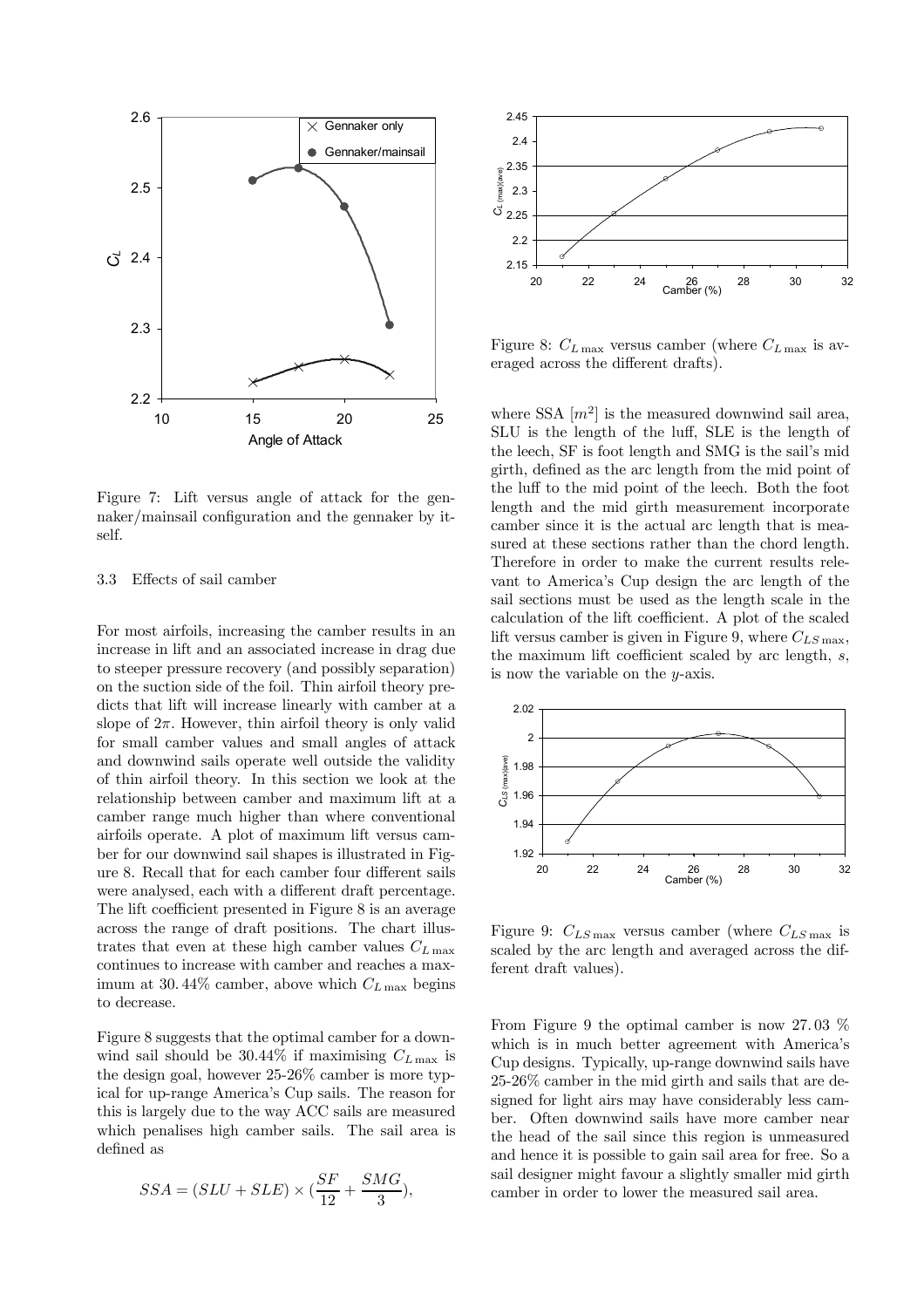Another reason for low camber sails being favoured for America's Cup downwind sails is the effect of induced drag. The most apparent effect of three-dimensional effects is a rotation of the lift-drag axis due to downwash. Consequently drag is increased and lift is decreased relative to the two-dimensional coefficients. Therefore if the heeling force is positive (i.e. the boat is heeling to leeward) then any increase in induced drag is directly diminishing the driving force. This is the typical situation in light to medium wind strengths, or when the yacht is pointing high (i.e. gybing through large angles). In the design of sails for such situations designers look to reduce both induced drag and profile drag by building flat sails with large span. In heavy airs yachts often heel to windward and induced drag rotates the total force closer to the direction the yacht is travelling. Therefore one could make the mistake of assuming that three-dimensional effects are improving the performance of the yacht. It is true that induced drag is less important in heavy airs however three-dimensional effects do still reduce the performance of the sails. The total force coefficient for a three-dimensional sail flow is lower than that achievable in purely two-dimensional flow due to pressure leakage at the tips. Therefore designers are always looking to reduce three-dimensional effects and consequently it is not surprising that America's Cup sails seldom have camber as high as the optimal predicted by this two-dimensional study.

## 3.4 Effects of sail draft

Despite being more difficult to gybe, asymmetrical sails (gennakers) have often proven to be more effective than symmetrical spinnakers, most noticeably at lower wind strengths. Gennakers were developed primarily to allow the luff to be longer than leech, thus providing more sail area in the forward section of the sail from where most of the lift force is generated (especially at small apparent wind angles). Asymmetrical sails also permit the draft position to be moved away from the middle of the sail (mitre) and it was found that gennakers with the draft forward of 50% were favoured, particularly in light airs. Gennakers are used more and more in the America's Cup and in the 2003 regatta many syndicates used them in winds of 15kts and above, wind strengths where spinnakers had previously been used exclusively.

In this study we look at the influence of the draft position on lift coefficient for our two-dimensional sail sections. Figure 10 presents the results for the scaled maximum lift coefficient,  $C_{LS \max}$ , versus draft, where  $C_{LS \max}$  is averaged across the six camber values tested. The plot shows the maximum lift coefficient increasing with draft and indicates that the optimal draft position is 54. 66%. This result was initially surprising since real sails are always either symmetric (spinnakers) or have the draft forward of 50% (gennakers).



Figure 10:  $C_{LS \max}$  versus draft (where  $C_{LS \max}$  is scaled by the arc length and averaged across the different camber values).

Gennakers with the draft position pushed back perform well since they experience less trailing edge separation. Such sails have a longer region downstream of leading edge reattachment where the sail is flat and the boundary layer can recover and build speed. Consequently there is a greater pressure difference across the sail in the area between 30-60%  $x/c$  than can be achieved for sails with the draft position further forward. At the high end of the wind range the pole is rotated well to weather and it is this mid region of the sail around the mitre where the majority of the driving force is generated.

The high lift coefficients obtained for sail sections with the draft position at 55% can also be explained through analogy to airfoils with trailing edge flaps. The region near the trailing edge of an airfoil's camber line has the greatest effect on the lift. By increasing the curvature of the camber-line in this region the circulation of the airfoil is increased which causes more upwash upstream of the airfoil, and higher velocities around the leading edge. This means that airfoils with trailing edge flaps are prone to flow separation at the leading edge when the flap is deployed. Consequently such airfoils often have drooped leading edges or leading edge slats that can be drooped as the flap angle is increased. Therefore it is likely that additional improvements in maximum lift could be made by increasing the leading edge angle and the curvature of the sail near the leading edge, thus emulating drooped nose airfoils.

The relationship between draft and performance is also dependent on camber and wind strength. As mentioned, in light airs drag is undesirable and consequently designers favour low camber gennakers with the draft well forward (as low as 40% draft). As the wind strength increases drag becomes less important and camber and draft increase, until at some point spinnakers become favoured due their ease of use and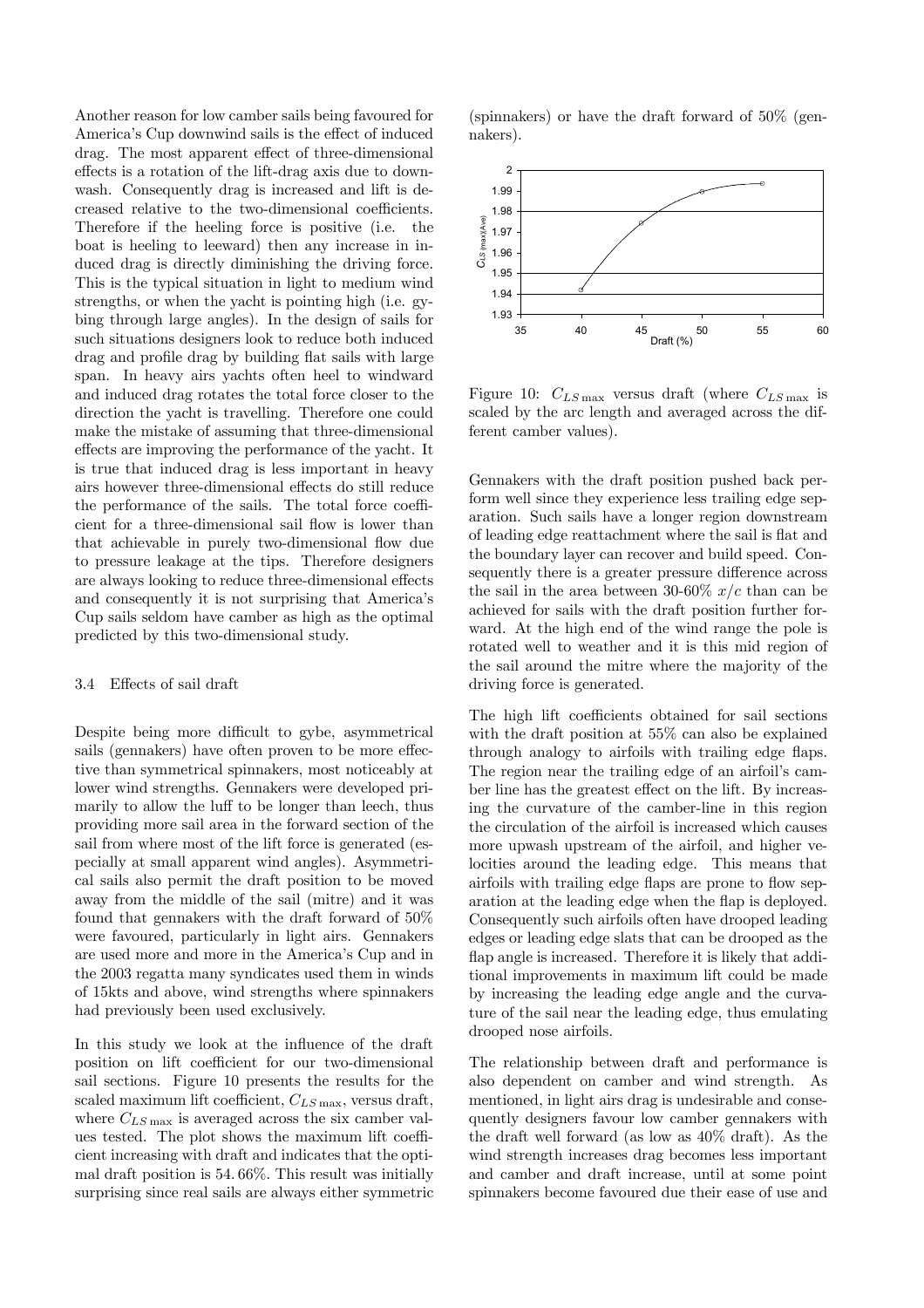efficiency though gybes. Therefore it is necessary to look at the relationship between maximum lift and draft over a range of different cambers as is illustrated in Figure 11. From Figure 11 it is evident that it is the higher camber sections that perform better with the draft pushed aft. For the 21% camber sails the optimum draft position predicted by the study is 47.48% whereas for the 31% camber sails the optimum draft position is 60. 09% based upon an extrapolation from Figure 11. Highly cambered sails are more susceptible to early trailing edge separation than low camber sails. As a result it is favourable to push the draft further aft as the camber is increased in order to prevent premature stall.



Figure 11:  $C_{LS \max}$  versus draft for each camber value.

For cambers of 25% and above Figure 11 shows an increase in maximum lift between 50-55% draft suggesting that draft values of 60% and beyond should be included in the study. However increasing the draft further would begin to create sail shapes that are not physically attainable. Sails are supported only at their corners and rely on a positive pressure difference to inflate and therefore the windward surface of the sail must be concave. In this study the trailing edge angle is fixed at 50◦ and consequently as the draft position moves aft a point of inflection begins to appear near the leech. If we were to look at sails with the draft further aft than 55% then it would be necessary to also increase the trailing edge angle.

In real sail designs the draft is often further forward than the optimal predicted for the lowest camber tested in this study which is due to both threedimensional effects and the influence of the mainsail. Results from the current study indicate that the trailing edge separation point (at  $C_{L\,\text{max}}$ ) follows the draft position closely with the flow typically separating immediately aft of the draft position. Consequently, by pushing the draft position forward, the separation point also moves forward which can decrease the performance of the sail. For three-dimensional sails, downwash from both three-dimensional effects and the influence of the mainsail diminishes the adverse pressure gradient and the flow is able to remain attached much further aft. Consequently sail designers can get away with pushing the draft position forward whilst keeping the rear separation point well aft. Having the draft position forward is desirable when sailing at small apparent wind angles since it increases the curvature - and hence also the pressure difference - in the region close to the luff. At small apparent wind angles the bulk of the driving force is generated from this region of the sail since the surface normals are closely aligned with the direction the yacht is travelling.

In this study the leading and trailing edge angles were kept constant whereas in reality gennakers that have a draft position well forward will have greater leading edge angles than spinnakers. By leaving the leading edge angle fixed we are limiting the potential increase in curvature around the luff that can be gained by shifting the draft position forward. Perhaps if the leading edge angle had been increased on the sails with the smaller draft values then higher lift coefficients would have been gained for these sails. However, leading edge angle is a design variable in its own right and including leading edge angle in the parametric study would have increased the number of simulations considerably. Whilst any further twodimensional design studies should investigate leading edge angle (and possibly front and back percentage), it was felt that such as study was unnecessary for this initial exploration of the design space.

This study mimics real trends in sail design with the draft position shifting aft as camber (and wind strength) is increased. However in real sail inventories a choice is generally made to switch to symmetrical spinnakers at wind speeds over a certain strength and consequently sails with the draft position aft of 50% are not used. This study raises the question of whether gennakers with the draft position shifted aft of 50% could provide a performance gain in higher wind strengths and whether symmetrical and draft aft gennakers could eventually replace spinnakers altogether. Several questions remain unanswered. Firstly, will the same trends be witnessed for three-dimensional sails where the stall behavior may be quite different? Also can we even generate a flying shape with maximum draft aft of the mitre? When a sail design comes under load the draft tends to be pushed forward under strain and so designing a shape that will end up flying in the desired shape is not an elementary task. Finally, whilst driving force is the obvious measure of sail performance there are other factors such as the stability of the sail and its ease of trimming and manoeuvring that are also important.

## 3.5 Driving and heeling force polars

In this section the lift and drag forces on the sails are resolved into driving and heeling force coefficients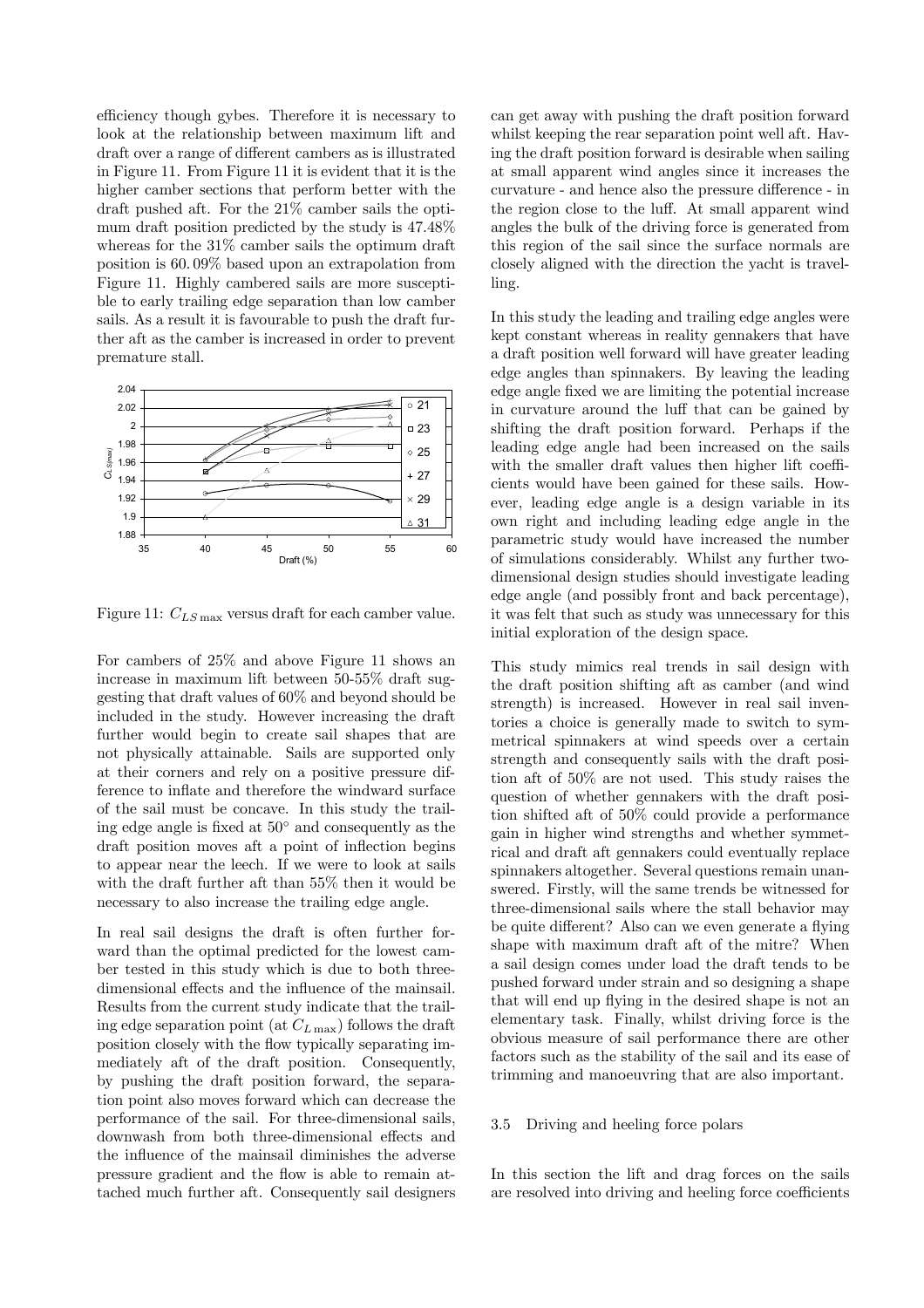

Figure 12: Driving force coefficient for the base section shape (section 2345).



Figure 13: Heeling force coefficient for the base section shape (section 2345).

over a range of apparent wind angles. Since downwind sails are trimmed to maximum lift it is possible to get a good idea of the performance of a particular sail shape through a range of conditions by determining its lift and drag coefficient at maximum lift and resolving the driving and heeling forces across a range of apparent wind angles. This is because changes apparent wind direction result in a solid-body rotation of the sails about the mast. Therefore, the sails shapes remain remarkably constant relative to the apparent wind and one can view the boat as rotating (relative to the apparent wind) underneath the rig. Similarily we can assume that the lift and drag forces on the sail remain constant (reletave to the apparent wind) and it is the driving/heeling force axes that rotate through a change in apparent wind angle.

The driving force coefficient polar for the base sail shape (section 2345) is presented in Figure 12. The plot presents two curves, one for the sail with the angle of attack to the chord line fixed to provide maximum lift, the other with the trim set to maximise the driving force coefficient. The trim optimisation is achieved with a simple conjugate gradient search that adjusts the angle of attack at each apparent wind angle using our polynomial fit for the force coefficients. The greatest difference in driving force coefficient between the two trimming techniques is 1.3% which occurs at the maximum apparent wind angle (120◦). At this angle the sail is set at an angle of attack 23.1◦ for the driving force optimisation. At the lowest apparent wind angle the angle of attack is reduced down to 17.1◦ for only a 0.5% gain in driving force over the case with the sail trimmed to maximum lift. For this sail shape maximum lift occurs at  $19.8°$ .

The heeling force coefficient polar for the base section shape is presented in Figure 13. Both the optimised and maximum lift trim settings are given and as was found for the driving force both curves are similar with the optimised trim providing only minimal reduction in heeling force. When sailing at small apparent wind angles the heeling force is positive (i.e. the total force points to leeward of the bow) and the boat heels to leeward. At approximately 100◦ of apparent wind angle the total force points in the same direction as driving force (i.e. all of the aerodynamic force is driving the yacht) and the boat is at zero heel. Above this angle the boat heels to weather. ACC boats have zero heel at around 110 - 120 degrees which is a slightly higher angle than this study suggests. This is due to three-dimensional effects which cause the lift-drag axis to rotate to leeward.

Whilst quite a large range of angles of attack  $(17.1° 23.1°$ ) was covered in the optimised trim, little gain was made in driving force. This is because our lift polar has a soft stall and there is little change in total force with angle of attack. Real downwind sails are almost always trimmed to maximum lift which suggests that stall is more dramatic and over-trimming the sails (past stall) results in poor boat speed. Similarly under-trimming is undesirable due the inefficiency of having an unstable luff. In three dimensional sail flows downwash effects cause the ideal angle of attack (i.e. the angle where there is no leading edge bubble) to occur at higher angles of attack than in two dimensions. Stall for two-dimensional sails occurs as the rear separation point moves forward and meets the leading edge bubble, this happens slowly resulting in a soft stall pattern. For three-dimensional sail flows there is less trailing edge separation at ideal angle of attack due to downwash induced by three-dimensional effects. However as the angle of attack is increased past ideal angle of attack the leading edge bubble develops and interacts with the tip vortices at the head and foot of the sail. This in turn has a pronounced influence on the downwash distribution over the sail and the trailing edge separation point to moves forward dramatically causing the sail to stall. As a result maximum lift occurs at the ideal angle of attack for real sail flows and the only reason for overtrimming the sails is to keep the luff region stable.

## 4 Discussion and Conclusions

Downwind sail design is more of an art than it is a science. The evolution of sail designs is largely based upon minor adjustments and refinements to existing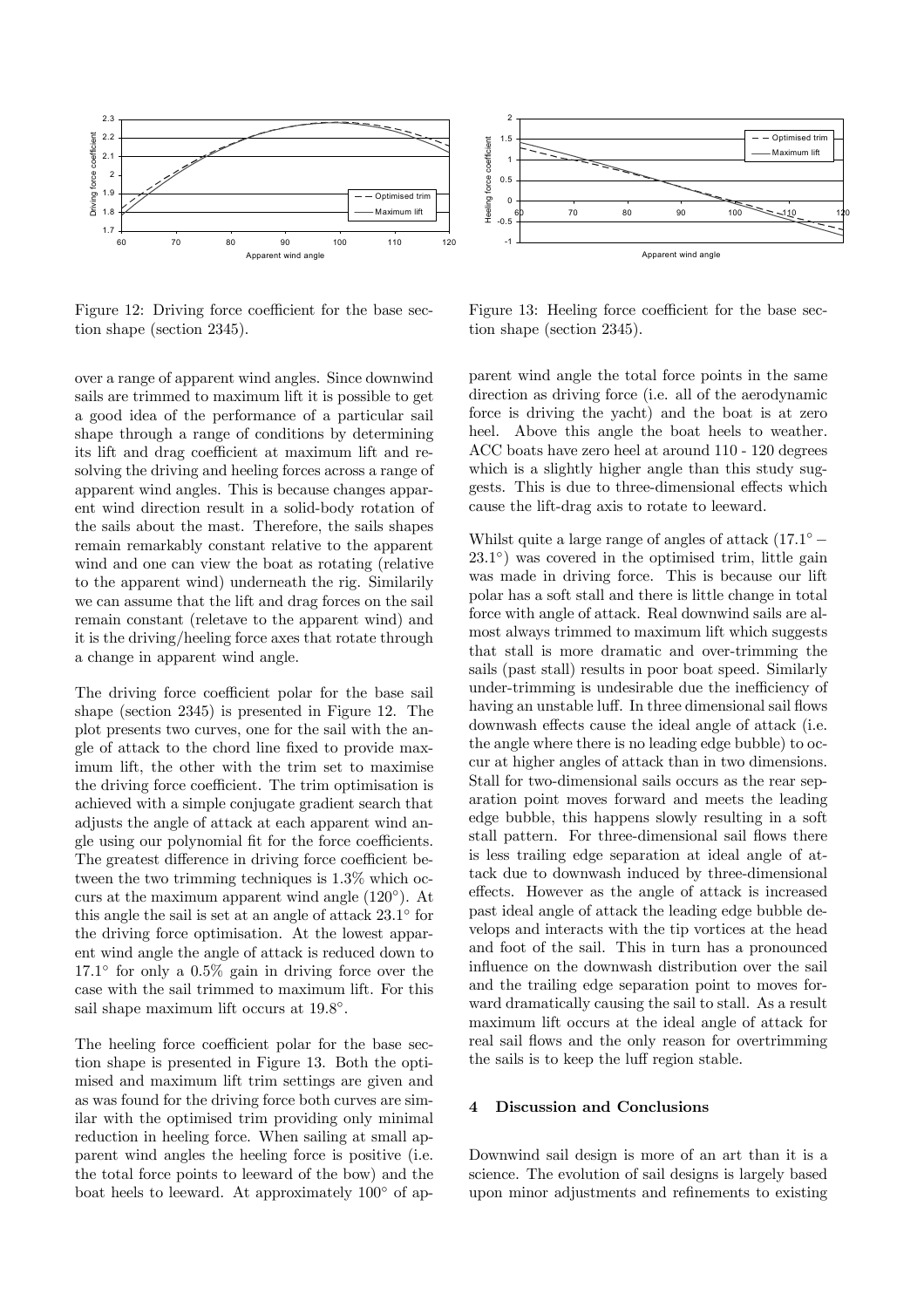designs with the objective of creating sails that are fast and stable. Unfortunately it is often difficult to determine whether one sail is performing better than another and hence frequently sails are subjectively selected based on appearance. Wind tunnel testing has helped introduce objectivity into the process by providing a means to quantify the performance of different sails. This has revolutionised the way sails are designed and as a consequence many current designs are not the aesthetic creations that have prevailed in the past. This work illustrates how CFD can be utilised in the design cycle, not just for performance prediction but also as a means to obtain better understanding of the flow topology and the behavior of different sail designs.

Despite the loss of direct relevance to real sails due to the omission of the third dimension this twodimensional study produced interesting results. The relationship between camber and maximum lift follows the same trend as found in three-dimensional sails. The relationship between draft and maximum lift indicates that - for two-dimensions sections at least - there is merit in using sections with the draft values greater than 50% in an effort to delay trailing edge separation for up-range sail designs. Whether this theory will also hold for three-dimensional sails is yet to be determined and any advantages may well be lost due to three-dimensional effects, the influence of the mainsail and issues in constructing and trimming such a sail.

Results from the current study suggest that lift coefficients of the order of  $2.4 - 2.5$  are obtainable for two-dimensional downwind sail sections. However the present study imposes limitations on the design space by fixing several of the design variables (front percentage, back percentage, leading edge angle and trailing edge angle) and hence lift coefficients of above 2.5 may very well be possible. Also, downwind sail sections that are aided by the presence of a mainsail can achieve even higher lift coefficients.

Simulations carried out including the mainsail indicate that the mainsail has a pronounced effect on the flow over the gennaker. With the mainsail present the lift on the gennaker was 12% higher than without it. The circulation field of the mainsail has a nonuniform influence on the flow over the gennaker and it is not possible to merely consider the gennaker as seeing an increased angle of attack due to upwash provided by the mainsail. Contribution of the mainsail itself to the yachts driving force cannot be ignored and it is necessary to also consider the influence that the gennaker has on the mainsail. Whilst outside the scope of the current project a two-dimensional investigation of the influence of size of the slot and overlap between the gennaker and mainsail could provide useful results. The relationship between the tip vortices shed from the tips of both sails also needs to be taken into consideration for three-dimensional designs.

## References

- [1] Katz, J. and Plotkin, A., Low-Speed Aerodynamics, from Wing Theory to Panel Methods., McGraw-Hill Book Co., New York, USA., 1991.
- [2] Fiddes, S. and Gaydon, J. H., "A New Vortex Lattice Method for Calculating the Flow Past Yacht Sails," Journal of Wind Engineering and Industrial Aerodynamics, Vol. 63, 1996, pp. 35— 59.
- [3] Flay, R. G. J., "A Twisted Flow Wind Tunnel for Testing Yacht Sails," Journal of Wind Engineering and Industrial Aerodynamics, Vol. 63, 1996, pp. 171—182.
- [4] Hedges, K. L., Richards, P. J., and Mallinson, G. D., "Computer Modelling of Downwind Sails," Journal of Wind Engineering and Industrial Aerodynamics, Vol. 63, 1996, pp. 95—110.
- [5] Richter, H. J., Horrigan, K. C., and Braun, J. B., "Computational Fluid Dynamics for Downwind Sails," The 16th Chesapeake Sailing Yacht Symposium, 2003, pp. 19—27.
- [6] CFX-International, CFX-5 Solver and Solver Manager Version 5.6 , CFX-International, 2003.
- [7] Raw, M., "Robustness of Coupled Algebraic Multigrid for the (Navier-Stokes) Equations," Tech. Rep. AIAA paper 96-0297, AIAA, 1996.
- [8] Barth, T. J. and Jesperson, D. C., "The Design and Application of Upwind Schemes on Unstructured Meshes," Tech. Rep. AIAA paper 89-0366, AIAA, 1989.
- [9] Menter, F. R., "Zonal Two-Equation  $k \omega$  Turbulence Models For Aerodynamic Flows," Tech. Rep. AIAA Paper 93-2906, AIAA, 1993.
- [10] Bardina, J. E., Huang, P. G., and Coakley, T. J., "Turbulence Modeling Validation, Testing and Development," Tech. Rep. 110446, NASA, 1997.
- [11] Collie, S. J., Jackson, P. S., and Gerritsen, M., "Validation of CFD Methods for Downwind Sail Design," Proceedings of the High Performance Yacht Design Conference, Auckland, New Zealand, 2002.
- [12] ICEM-CFD-Engineering, "ICEM HEXA 4.2," http://www.icemcfd.com/.
- [13] Marchaj, C. A., Aero-Hydro Dynamics of Sailing, Dodd, Mead & Company, New York, 1979.
- [14] Whidden, T. and Levitt, M., The Art and Science of Sails, William Collins Sons & Co., Great Britian, 1990.